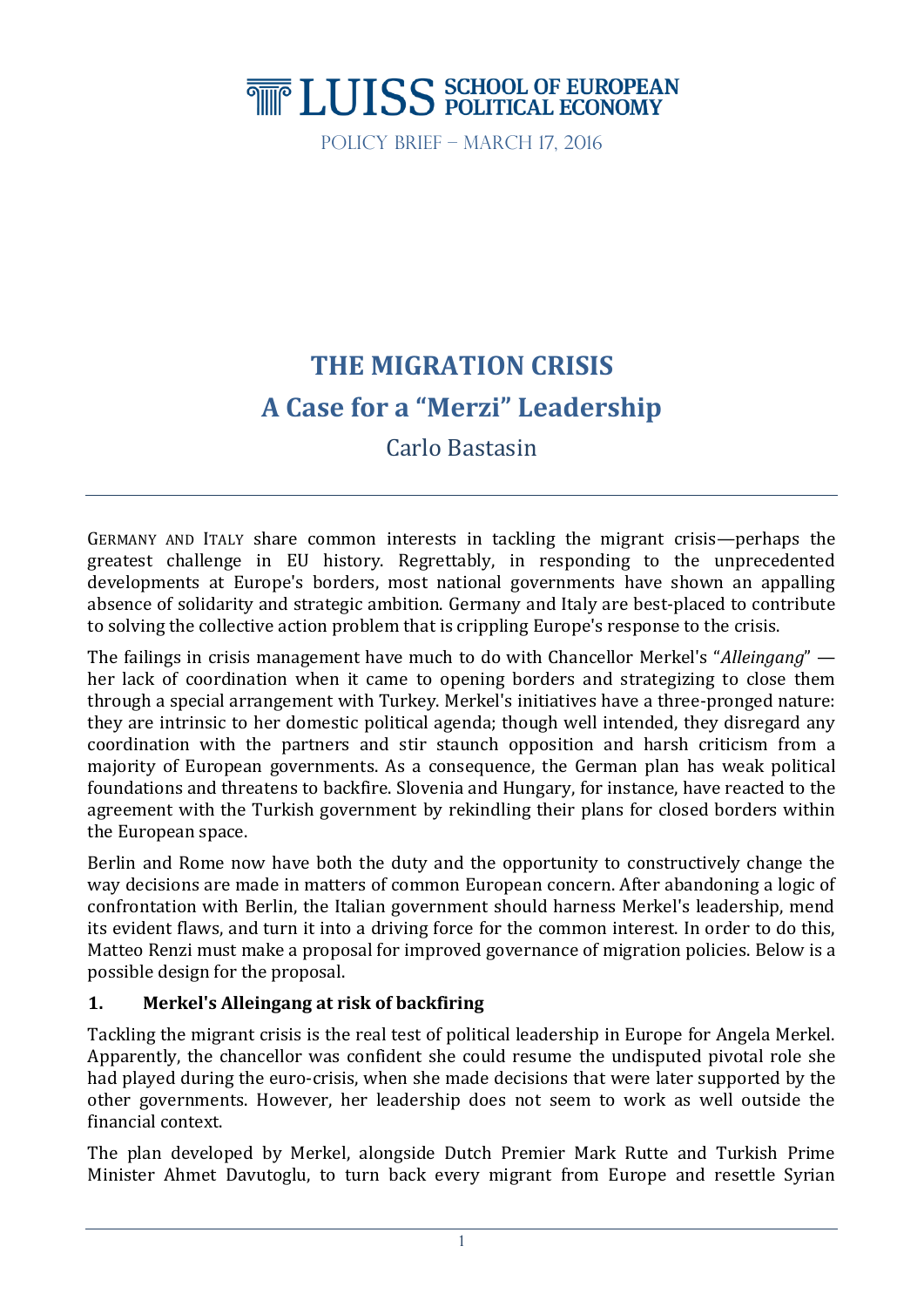refugees directly from Turkey in a "one-to-one" trade-off, stunned the other European leaders, who had been left out of the loop on the proposal. Merkel, it seems, had made the deal behind the backs of most of her partners.

Apart from being materially difficult to enforce and potentially illegal under EU and international law, Merkel's plan hit raw nerves in many other countries. Eastern European countries were eager to announce that the so-called Balkan route was closed. But Merkel's plan involved leaving interstate European borders as open as possible. Slovenia's reaction was to close them within hours of the plan's announcement. Hungary swiftly followed. This may be only the tip of the iceberg, as the Schengen agreement is undermined. Secondly, a number of countries are reluctant to absorb Syrian refugees as planned under the obscure procedures of the EU-Turkey agreement. Finally, other countries are disturbed that, in her desperation to strike an accord, Merkel abandoned constraints that have framed European relations with Ankara for a long time.

### **2. Merkel does "whatever it takes" to remain in power**

Angela Merkel seemed confident she could resume her role as Europe's leader, as was the case during the euro-crisis, when her decisions were largely imposed on the other countries. However, Merkel's management of the euro-crisis hinged on different premises. In particular, she had the ability to surreptitiously leverage two powerful non-political institutions, with financial markets acting as an enforcer of fiscal discipline and the German Constitutional Court defining strict terms that Berlin exploited when negotiating with its partners.

The ECB's bold correction of market influence since 2012 reduced Berlin's main political leverage. Similarly, the German Constitutional Court took a backseat to the European Court of Justice. In fact, after the ECB's interventions, Merkel's strategies for rescuing the European economy gradually became less pivotal. Formally, Merkel's leadership remained intact, but her leverage on other governments has substantially waned.

At the advent of the refugee crisis, Merkel assumed a leading role once more. Her famous claim "We can do it," addressed at the German public, was actually predicated on consent from other countries that she had taken for granted. She did not bother to consult, not to mention coordinate, with the area's other leaders.

Most of the other governments declined to cooperate with Merkel's vow to open Europe's doors to all Syrians searching for a haven. Merkel suddenly appeared powerless, unable to tackle what had become her biggest challenge and the most vital political issue.

One analogy with the euro-crisis is, however, striking. Once again, as was the case in May 2010, Merkel is under pressure for three important regional votes in Germany. Exactly as in 2010, a domestic priority is dictating her European strategy. Six years ago, it was the heated internal debate on fiscal austerity (the German National Stability Pact and the debt-brake) that had shaped Merkel's policies for Greece and the other ailing countries. Now, Merkel's priority is to calm German public opinion, which had turned against her when she committed to welcoming Syrian refugees into the country.

Merkel was ready to do "whatever it took" to stem the flow of migrants, without waiting for a European compromise. She designed a very expensive plan without consulting with the partners, mainly aiming at obtaining support from the Turkish government—the gatekeeper of the migration routes. Her initiative is either a demonstration of real political leadership or stubborn, misguided persistence. Although the short-term effect on domestic politics is of paramount importance for Merkel, it is still very doubtful that the compromise will prove solid and durable. This will be the real test of Merkel's European leadership. If it fails, Europe